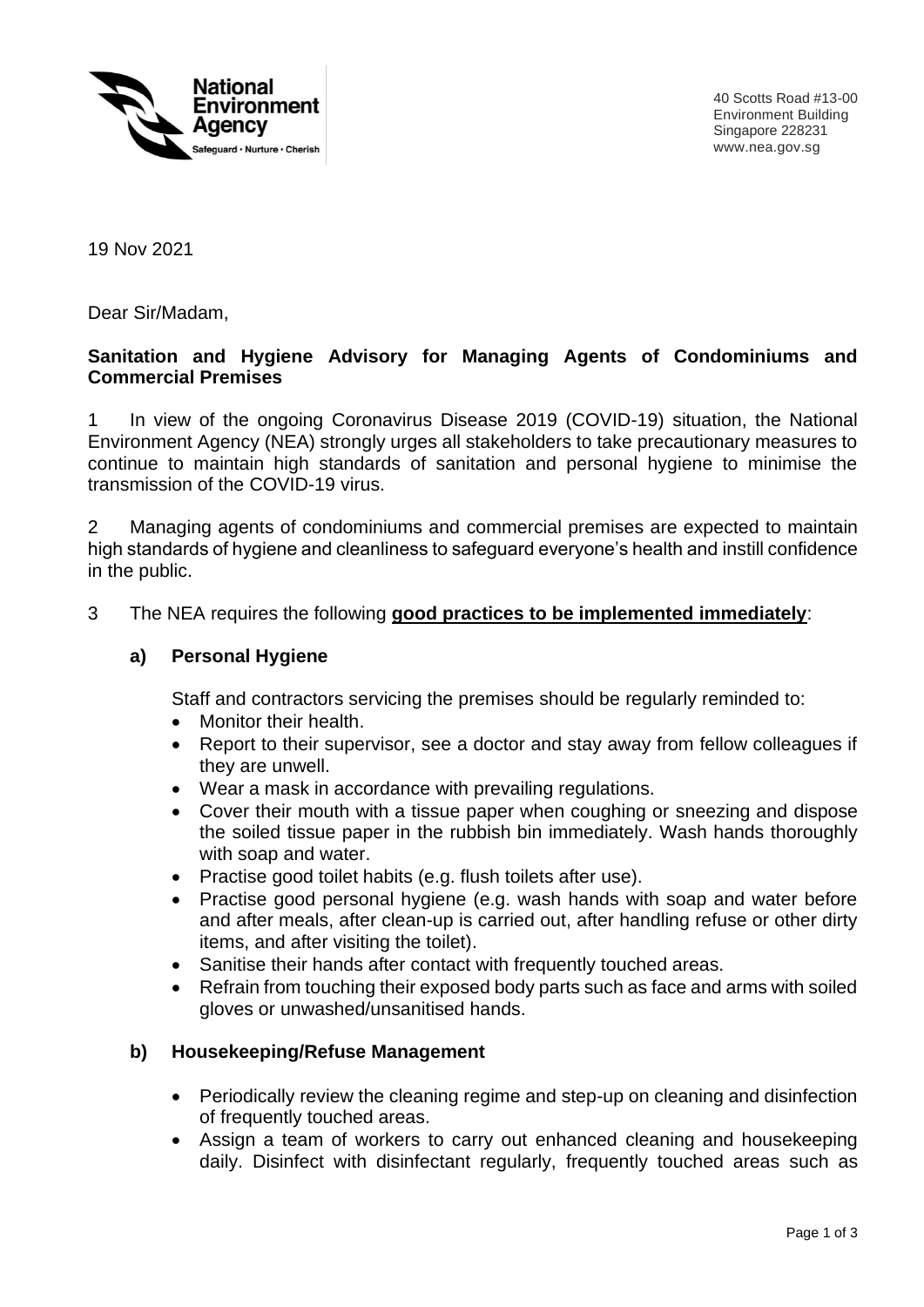handrails, lifts' surfaces and buttons, door knobs, letter box, notice boards, digital displays, touch screen panels and tables and chairs in the common areas.

- Provide hand sanitisers at high human traffic points.
- Ensure refuse bins are covered at all times and cleared daily. Tie refuse contained in plastic bags properly before disposal at the bin centre.
- Clean up immediately any refuse spillage.
- Wash and disinfect all refuse bins, bin chambers and bin centres where necessary.
- Engage licensed waste contractors to remove refuse daily.

#### **Managing agents and cleaning contractors are expected to:**

- Soak cleaning cloths in household bleach at the proper concentration and wash the cloth before reuse.
- Clean and disinfect all cleaning equipment immediately after use.

## **c) Toilets**

- Disinfect with disinfectant regularly, frequently touched areas such as water taps, door/towel/cistern handles, seats and cover flaps, wash basins, door knobs, buttons and switches.
- Provide adequate supply of toilet paper, paper towels (if provided) or hand dryers and liquid soap at all times. Where feasible, provide disinfectant, preferably dispensed through a no-touch mechanism for each toilet cubicle for users to clean toilet seats before and after use.
- Ensure toilet-flushing apparatus is functioning at all times.
- Ensure all sanitary pipes and fittings are in good working condition, and water seal are not dried-out.
- Ensure that contact information for toilet users to give feedback is easily accessible.
- Keep exhaust fans running for longer operating hours at full capacity.
- Use floor blowers to dry the toilet floors only when the toilets are closed for usage.
- Allow tap water to run longer to minimise the need for users to press on the tap multiple times.
- Ensure adequate ventilation in toilets or use air purifier, if possible. Please refer to the 'Guidance Note on Building Air-Conditioning and Mechanical Ventilation (AMCV) Operations Amid COVID-19 Situation' on BCA's website at https://go.gov.sg/bca-nea-moh-guidance-bldg-aircon-acmv-ops.
- Install one way valve lid over gully traps, if possible.

# **d) Pest Control Programme**

- Check the site daily and remove all potential vector breeding sites.
- Look for signs of pest infestation such as rodent droppings or burrows and cockroach droppings.
- Engage a registered vector control operator to implement a pest control programme for the site.